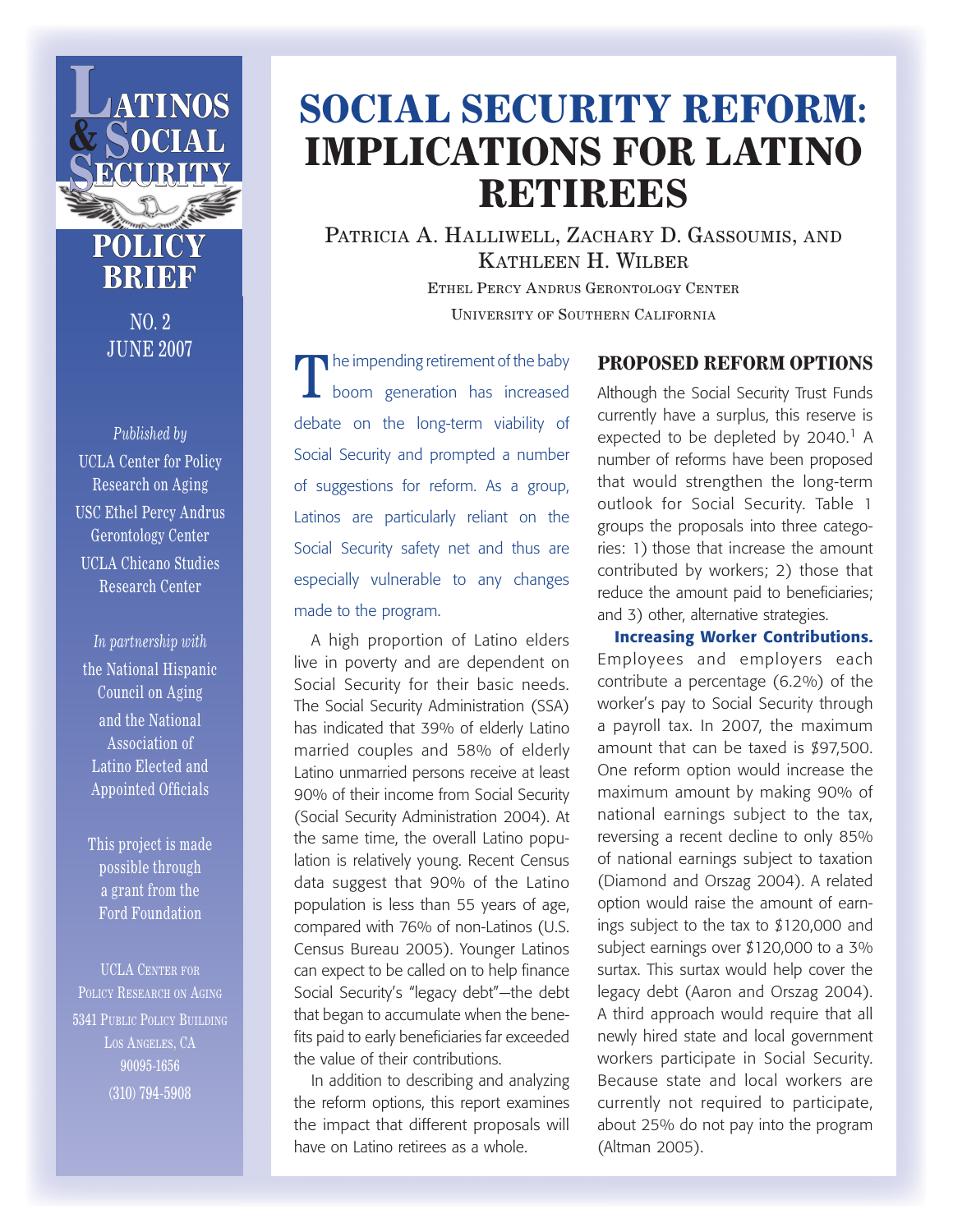#### TABLE 1. SELECTED PROPOSALS TO REFORM SOCIAL SECURITY

| <b>Reform Options</b>                                                                                                                            | <b>Percent of Solvency</b><br><b>Target Achieved by</b><br><b>Enacting Option</b> <sup>1</sup> | <b>Impact of</b><br><b>Proposed Reform</b> |
|--------------------------------------------------------------------------------------------------------------------------------------------------|------------------------------------------------------------------------------------------------|--------------------------------------------|
| Approaches that increase the amount workers pay into Social Security                                                                             |                                                                                                |                                            |
| • Make 90% of earnings subject to payroll tax over 10 years and<br>maintain at that level                                                        | 43                                                                                             | <b>Beneficial</b>                          |
| • Raise amount of earnings subject to Social Security payroll tax<br>to \$120,000 and subject earnings over \$120,000 to a 3% surtax             | 50                                                                                             | <b>Beneficial</b>                          |
| • Cover newly hired state and local government workers                                                                                           | 11                                                                                             | <b>Beneficial</b>                          |
| Approaches that reduce the amount paid to beneficiaries                                                                                          |                                                                                                |                                            |
| • Reduce the annual cost-of-living adjustment (COLA) by 0.5<br>percentage points                                                                 | 42                                                                                             | Potentially<br>detrimental                 |
| • Calculate the annual cost-of-living adjustment (COLA) using the<br>more accurate Chained CPI-U in place of the current CPI-W                   | 19                                                                                             | Potentially<br>detrimental                 |
| • Increase benefit computation period from 35 to 38 years,<br>phased in over five years                                                          | 14                                                                                             | <b>Potentially</b><br>detrimental          |
| • Accelerate the current increase in full retirement age to 67 and<br>index future retirement age to longevity, up to age 70                     | 36                                                                                             | <b>Potentially</b><br>detrimental          |
| • Tax Social Security like private pensions                                                                                                      | 17                                                                                             | Potentially<br>detrimental                 |
| <b>Other strategies</b>                                                                                                                          |                                                                                                |                                            |
| • Invest 15% of the Social Security Trust Funds in equities,<br>phased in over 15 years, at an assumed 6.5% inflation-adjusted<br>rate of return | 13                                                                                             | <b>Beneficial</b>                          |
| • Convert residual estate tax to a dedicated Social Security tax                                                                                 | 27                                                                                             | <b>Beneficial</b>                          |
| • Partially privatize Social Security by creating individual<br>investment accounts                                                              | N/A <sup>2</sup>                                                                               | <b>Potentially</b><br>detrimental          |
| • Use means testing to determine Social Security benefits                                                                                        | <b>Varies</b>                                                                                  | Potentially<br>detrimental                 |

Source: adapted from AARP 2005, 20. Additional sources: Aaron and Orszag 2004; Alley, Wilber, and Bengtson 2005; Altman 2005; Chaplain and Wade 2005.

<sup>1</sup> The solvency target used is 1.89% of taxable payroll, the projected actuarial deficit from the 2004 Trustees' Report. Although this estimated deficit has increased modestly, most reform proposals are based on the 2004 figure.

2 Does not address solvency, would increase government debt.

#### **Reducing Beneficiary Payments.**

Certain proposals suggest changing the formula used to calculate beneficiaries' cost-of-living adjustments (COLA), which are the annual increases in monthly Social Security benefits that account for inflation (Social Security Administration 2005). Some experts contend that current calculations overstate increases in the actual cost of living and should rely on a more accurate measure (Altman 2005). Alternatively, some recommendations call for a reduction to the COLA by a

fixed percentage (Chaplain and Wade 2005). Another approach proposes changing the benefit computation period from 35 to 38 years. Currently, the SSA averages the 35 years in which a worker's inflation-adjusted earnings were the highest. Other proposals include increasing the age of eligibility for full Social Security benefits and changing the way in which Social Security is taxed, so that those benefits that exceed worker contributions would be taxed like other income, similar to the current taxation of private pensions.

#### **Other Strategies for Reform.** Several

approaches suggest more substantive changes to Social Security. One such reform proposes converting the estate tax into a dedicated Social Security tax (Altman 2005). Another option would reduce benefits for individuals over a certain income level. Several proposals would introduce public and private investment strategies. One public investment strategy calls for the investment of 15% of Social Security Trust Fund assets in equities (AARP 2005). More controversial is a private investment strategy that would divert a portion of each worker's Social Security contributions to individual retirement accounts, shifting the responsibility for retirement income from the federal government to the individual retiree.

### **EFFECTS ON LATINO RETIREES**

Table 1 also notes whether each reform option will have a beneficial or potentially detrimental effect on Latino retirees.

**Beneficial Impacts.** The approaches that are most likely to have a positive impact on Latino retirees are those that increase the amount paid into Social Security by high-wage workers, those that increase the number of workers contributing to Social Security, and those that actively increase the Social Security Trust Funds without increasing worker contributions.

Of these approaches, increasing the maximum amount of earnings subject to the payroll tax and converting the estate tax into a dedicated Social Security tax would preserve Social Security's progressive nature without negatively affecting low-wage workers. Since the Latino middle and upper classes are relatively small compared to the middle and upper classes of non-Latino whites, these options would affect a relatively small percentage of Latino beneficiaries (Kochhar 2004).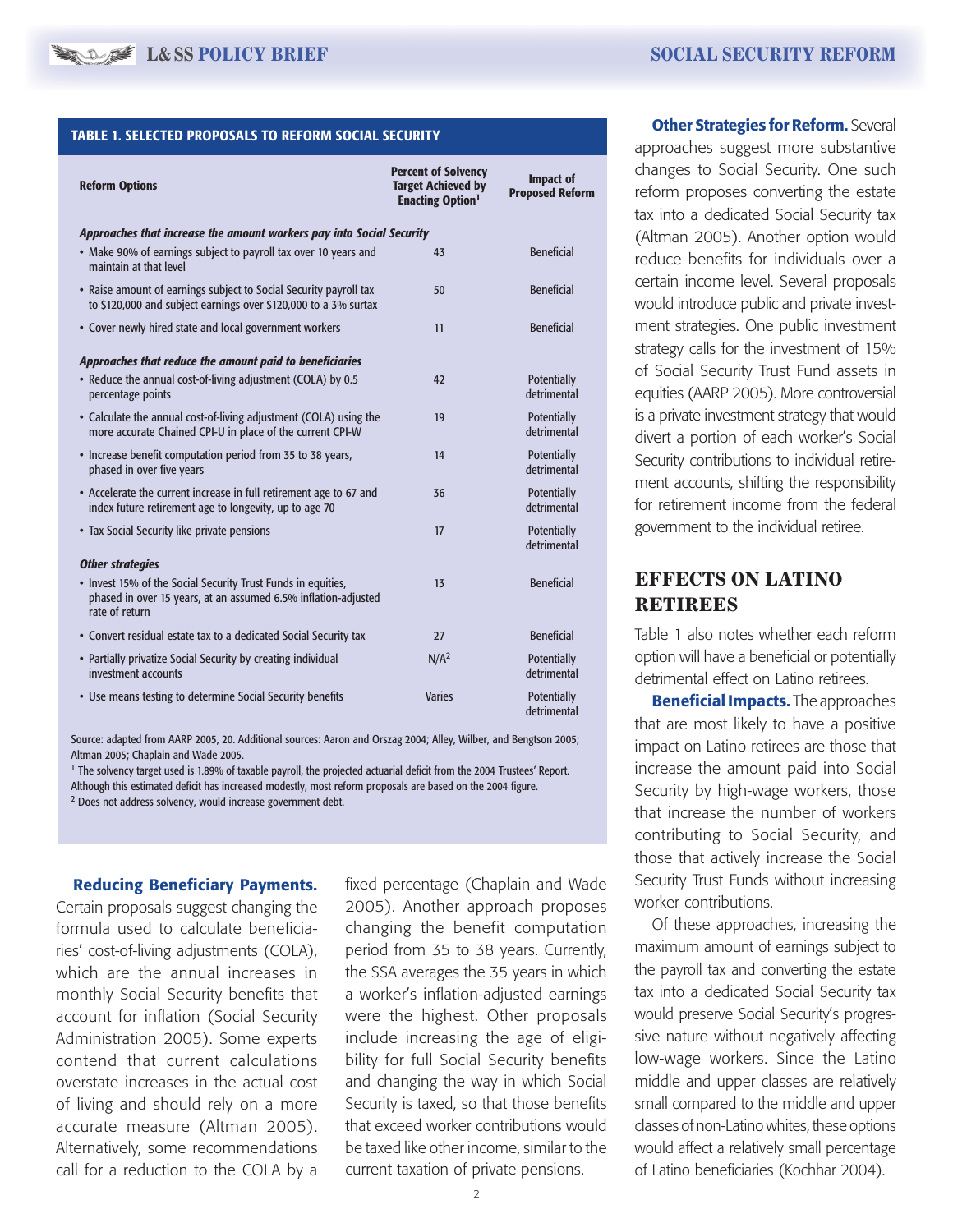**Detrimental Impacts.** The options that would have the most negative effect on Latinos are modifying the annual COLA, increasing the full retirement age, and extending the benefit computation period.

Any reduction in the COLA or its calculation could negatively impact Latino retirees. The COLA maintains retirees' purchasing power no matter how long they live, an especially important factor for Latinos, who have a longer average life expectancy than the population as a whole (Hendley and Bilimoria 1999).

U.S. Census Bureau occupation data reveal that more than half of Latino men work in jobs that are likely to be physically demanding, making it less desirable for them to continue working past the minimum age of retirement (Ramirez 2004). Increasing the retirement age not only would mean more years required in the work force but also could result in a greater reduction in benefits when those workers retire early, at age 62.

Increasing the benefit computation period from 35 to 38 years would reduce Social Security benefits most for groups with short or intermittent work histories, including Latino elders (Walker 2005). This reform would especially affect immigrants who have not lived in the United States long enough to complete even 35 years of work (Hendley and Bilimoria 1999).

In addition, taxing Social Security benefits that exceed contributions would impose additional financial burdens on Latinos. While this strategy would increase revenue to the Social Security system, this revenue would disproportionately come from the benefits received by retirees who have low earnings, all other factors being equal.

Finally, privatizing a portion of Social Security would be problematic for many Latinos. Privatization proposals have not offered a satisfactory mechanism to

redistribute funds to low-wage earners, leaving disadvantaged Latino retirees at risk of economic crisis. Also, the high cost of making the transition to private retirement accounts casts doubt over the benefit of such a reform.

#### **RECOMMENDATIONS**

• The comparatively large role that Latinos will play in financing the Social Security system in years to come must be considered when weighing options for reform.

• Any proposal for reform must ensure that its impact will not fall disproportionately on those who are least able to bear the burden.

• In addition to reform options, introducing and strengthening other programs would help sustain Social Security. These programs include the promotion of private saving and investing through tax incentives and the creation of government-subsidized personal retirement accounts.

• Although balancing the Social Security system is crucial to its successful performance in the future, reforms that change its function and purpose would not necessarily be positive for its longterm viability.

• When analyzing the various options for reform, policymakers must consider the social contract that the Social Security system has with American workers, which has made it one of this country's most cherished social programs.

#### **NOTES**

This brief is excerpted from Latinos and Social Security Research Report no. 2, available at www.chicano.ucla .edu/press/briefs/LSSPB.asp.

 1. Assumptions about the long-term future of Social Security are uncertain, resulting in differing projections across time and between actuaries. For example, in 1997, the Social Security Board of Trustees estimated that the trust funds would be exhausted in 2029 (Social Security Administration 1997).

#### **REFERENCES**

Aaron, H. J., and P. R. Orszag. 2004. "The Impact of an Aging Population." In *Restoring Fiscal Sanity: How to Balance the Budget,* ed. A. M. Rivlin and I. Sawhill, 93–110. Washington, DC: Brookings Institution Press.

AARP. 2005. *Reimagining America*. AARP Report No. D18367-805. Washington, DC: AARP. Retrieved December 15, 2006, from http://assets.aarp.org/www. aarp.org\_/articles/ legpolicy/reimagining\_200601.pdf

Alley, D.A., K.H. Wilber, and V. Bengtson. 2005. *Social Security: A Safety Net for America's Families?*  Minneapolis: National Council on Family Relations. Retrieved December 15, 2006, from http://www.ncfr. org/pdf/public\_policy/SocialSecurityPB.pdf.

Altman, N. 2005. *The Battle for Social Security: From FDR's Vision to Bush's Gamble.* Hoboken, NJ: John Wiley & Sons, Inc.

Chaplain, C., and A. H. Wade. 2005. Memorandum to Stephen C. Goss. Retrieved November 25, 2006, from http://www.ssab.gov/financing/2004\_update.pdf.

Diamond, P. A., and P. R. Orszag. 2004. *Saving Social Security: A Balanced Approach*. Washington, DC: Brookings Institution Press.

Hendley, A. A., and N. F. Bilimoria. 1999. "Minorities and Social Security: An Analysis of Racial and Ethnic Differences in the Current Program." *Social Security Bulletin* 62, no. 2: 59–64.

Kochhar, R. 2004. *The Wealth of Hispanic Households: 1996 to 2002.* Report No. 34. Washington, DC: Pew Hispanic Center. Retrieved March 9, 2006, from http:// pewhispanic.org/files/reports/34.pdf.

Ramirez, R. R. 2004. *We the People: Hispanics in the United States.* Report No. CENSR-18. Washington, DC: U.S. Census Bureau. Retrieved September 5, 2006, from http://www.census.gov/prod/2004pubs/censr-18.pdf.

Social Security Administration. 1997. *1997 Annual Report of the Board of Trustees of the Federal Old-Age and Survivors Insurance and Disability Insurance Trust Funds.* Washington, DC: Social Security Administration. Retrieved December 15, 2006, from http://www.ssa. gov/OACT/TR/TR97/tr97.pdf.

———. 2004. *Social Security is Important to Hispanics.* Retrieved February 9, 2007, from http://www.ssa.gov/ pressoffice/factsheets/hispanics-alt.pdf.

———. 2005. *Social Security: A Brief History*. SSA Publication No. 21-059. Washington, DC: Social Security Administration. Retrieved December 15, 2006, from http://www.ssa.gov/history/pdf/2005pamphlet.pdf.

U.S. Census Bureau. 2005. *The Hispanic Population in the United States: 2004*. Retrieved April 5, 2007, from http://www.census.gov/population/www/socdemo/ hispanic/cps2004.html.

Walker, D. M. 2005. *Options for Social Security Reform*. Report No. GAO-05-649R. Washington, DC: U.S. Government Accountability Office. Retrieved December 15, 2006, from http://www.gao.gov/new. items/d05649r.pdf.